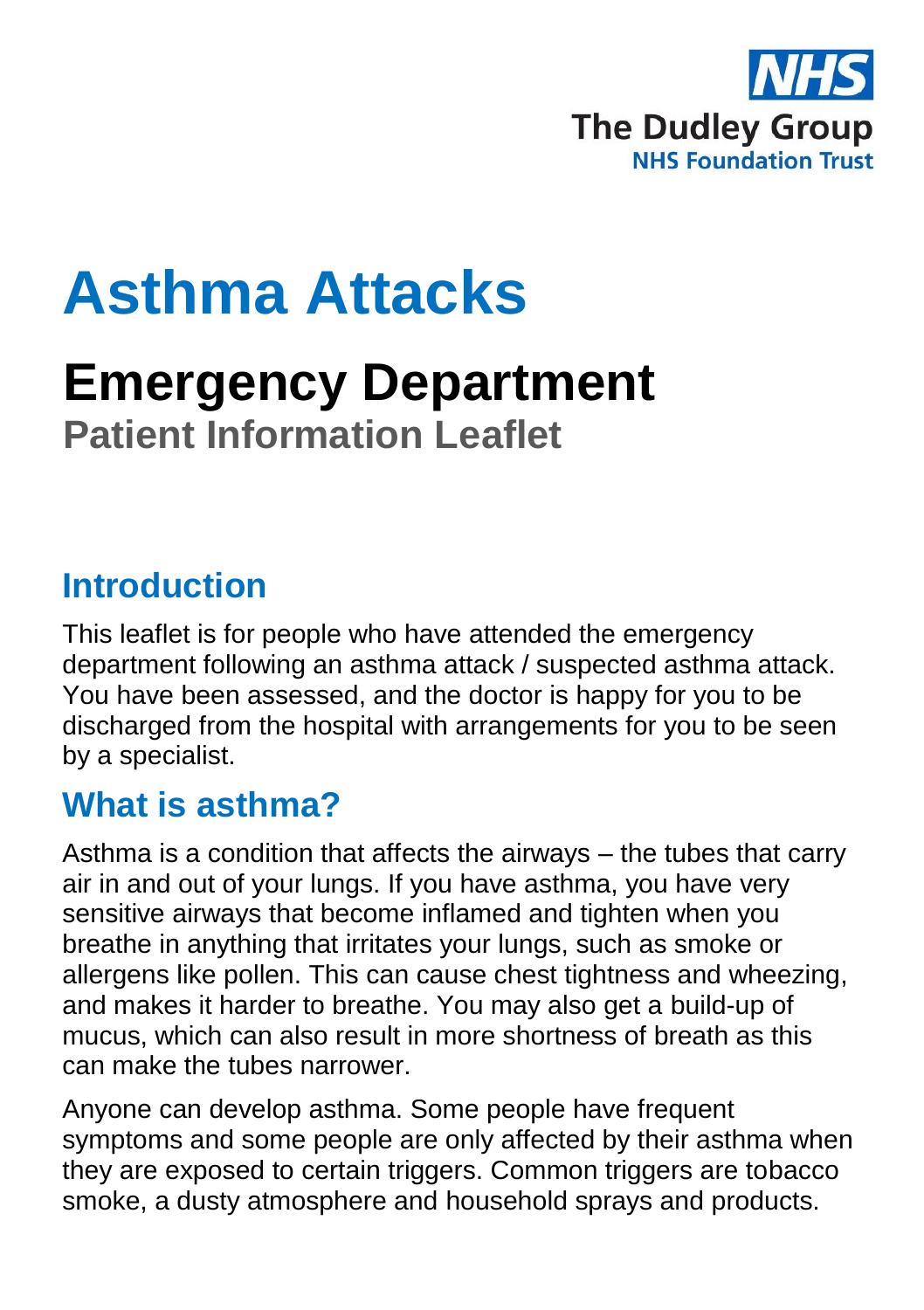# **What happens next?**

The emergency department (ED) will refer you to the specialist asthma clinic, where you will be seen by a specialist asthma nurse as an outpatient. If you do not hear within two weeks of your attendance at the ED, please call the specialist asthma clinic on 01384 456111 ext. 3315.

When you attend your outpatient appointment, it would be helpful if you could bring with you any regular medications that you take, and some peak flow measurements from the time you were discharged from hospital (if you have a peak flow meter at home).

When you are seen by the asthma nurse in the outpatient clinic, they will be able to provide you with further information and answer any questions you have. Until you are seen by the nurse, it is advised that you follow the advice below.

## **For your safety**

- You should take any medication prescribed to you by the emergency department.
- You should continue with your normal medication that you take for your asthma – including your preventer inhaler. By taking your preventer inhaler regularly, you are treating the inflammation in your airways. Preventer inhalers usually contain medication called inhaled steroids, similar to the steroids our bodies produce. Having an extra amount of this in our body in the morning and at night can help control the inflammation and reduce symptoms.
- If you have a reliever inhaler (normally blue) you should use this when you experience wheezing, breathlessness and tightness in your chest. These inhalers contain medication that relaxes the muscles around the tightened airways, allowing the airways to open wider, and this should make it easier to breathe.

These inhalers can be used for up to ten puffs when you are not feeling well.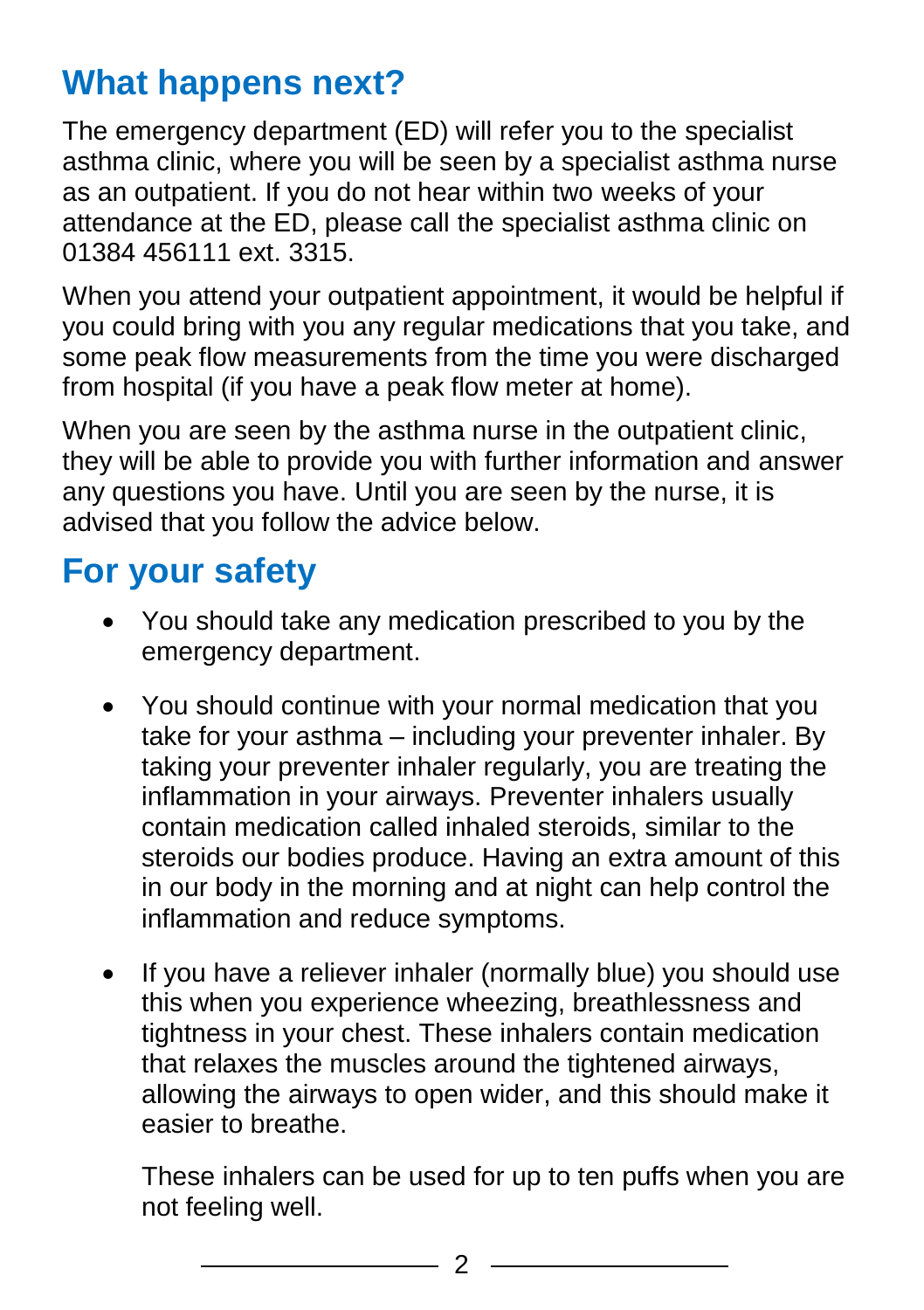# **First Aid during an asthma attack**

If you are having an asthma attack, and are experiencing any of the following symptoms;

- Reliever inhaler is not helping or you need it more than every four hours.
- You are finding it difficult to walk or talk.
- You are finding it difficult to breathe.
- You are wheezing a lot, have a very tight chest or you are coughing a lot.

You should;

- 1. Sit up straight try to keep calm.
- 2. Take one puff of your reliever inhaler (usually blue) every 30-60 seconds, up to a maximum of ten puffs.
- 3. If you feel worse at any point OR you don't feel better after ten puffs, call 999 for an ambulance.
- 4. Repeat step two after 15 minutes while you are waiting for an ambulance.

# **Do**

- Seek medical advice if you do not feel your asthma is improving (as above).
- Make relatives aware of what to do, according to the above information, in case you are unable to call for an ambulance yourself.
- Sit up and try to stay calm.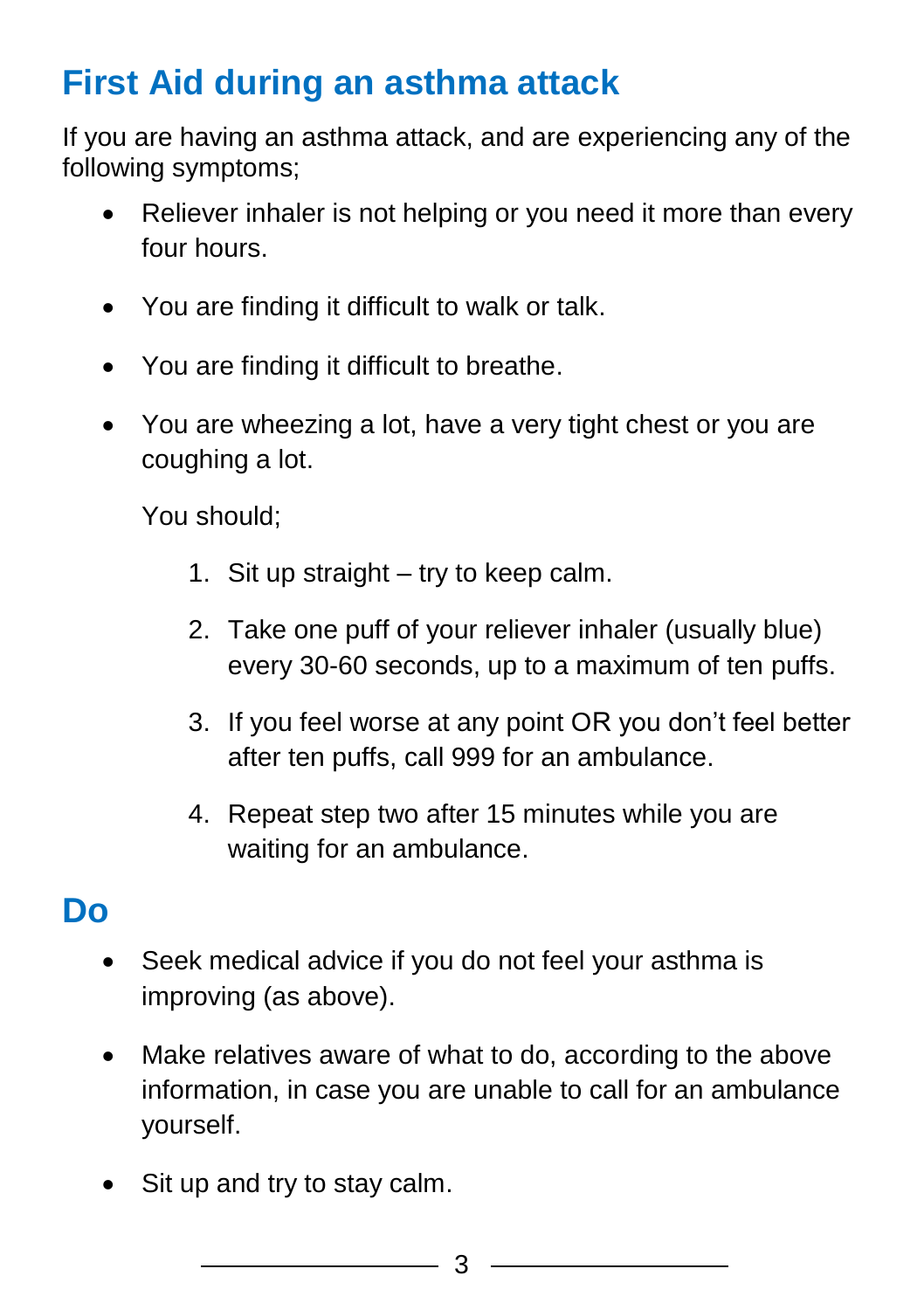- Start steroids if you have a rescue pack at home.
- Loosen any tight clothing round the neck.

# **Do not**

• Lie down, as this could make your breathing worse.

# **What should I do if I am worried about my condition?**

If at any point you are concerned, please make an appointment to see your GP.

# **References**

Asthma UK (asthma.org.uk) British Lung Foundation (blf.org.uk)